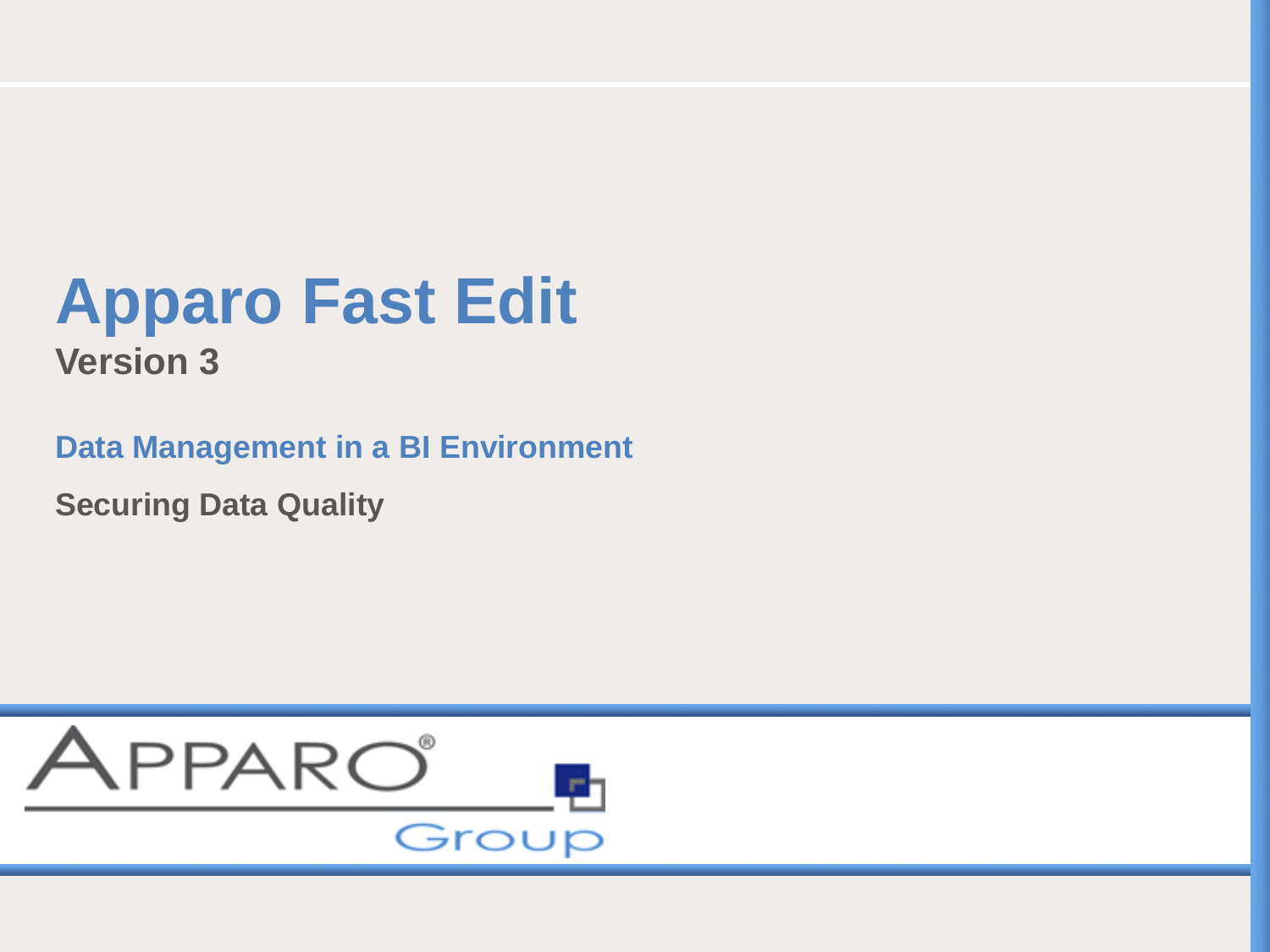

### **a) neutral:**

the sum of all the properties of an object, system or process

### **a) assessed:**

the level of functionality of all the properties of an object, system or process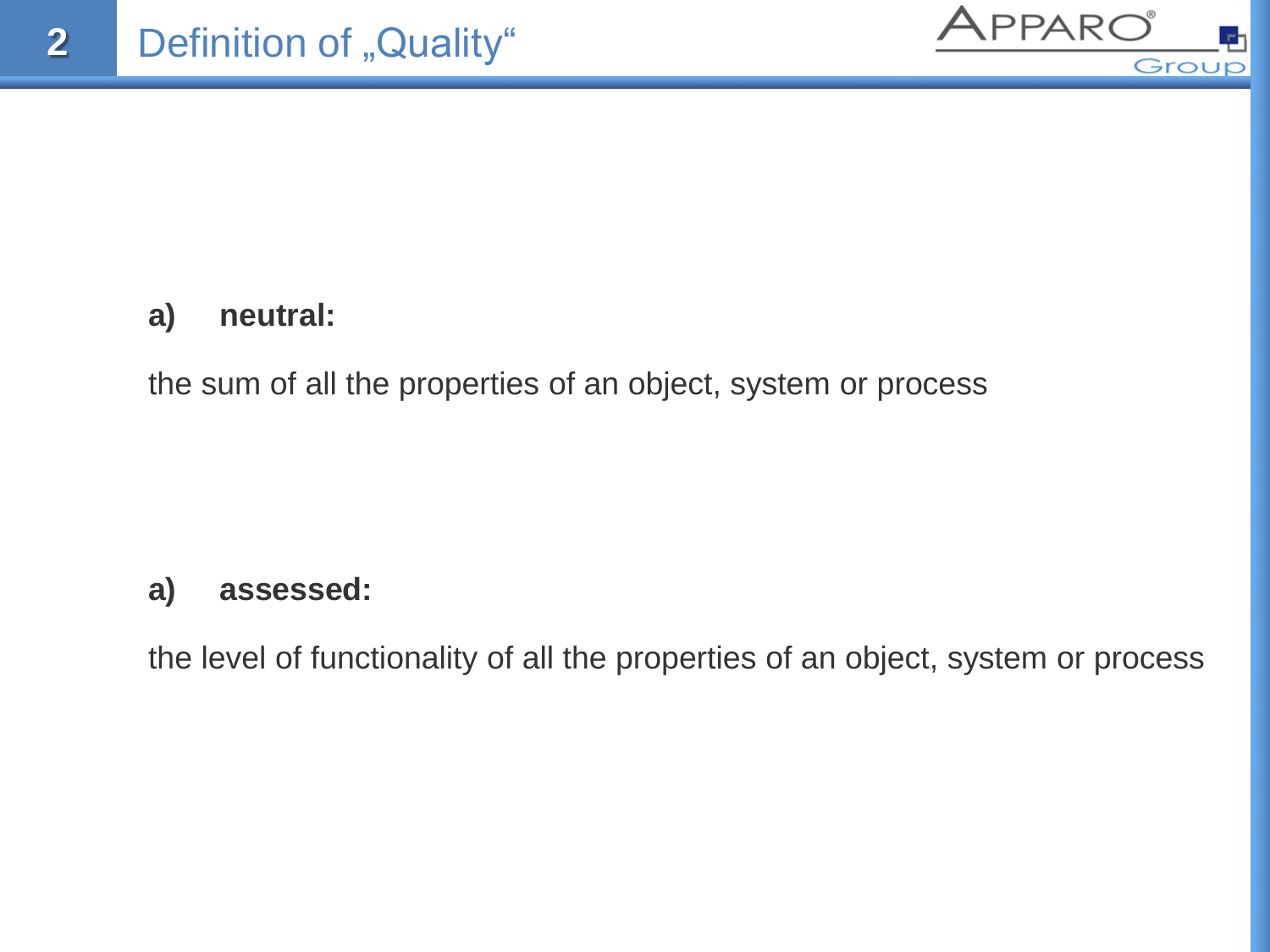

# **Business departments must be sure that they can enter valid data only (manually or using Excel):**

• Every value must be provable

• In error case there must be an easy to understand error message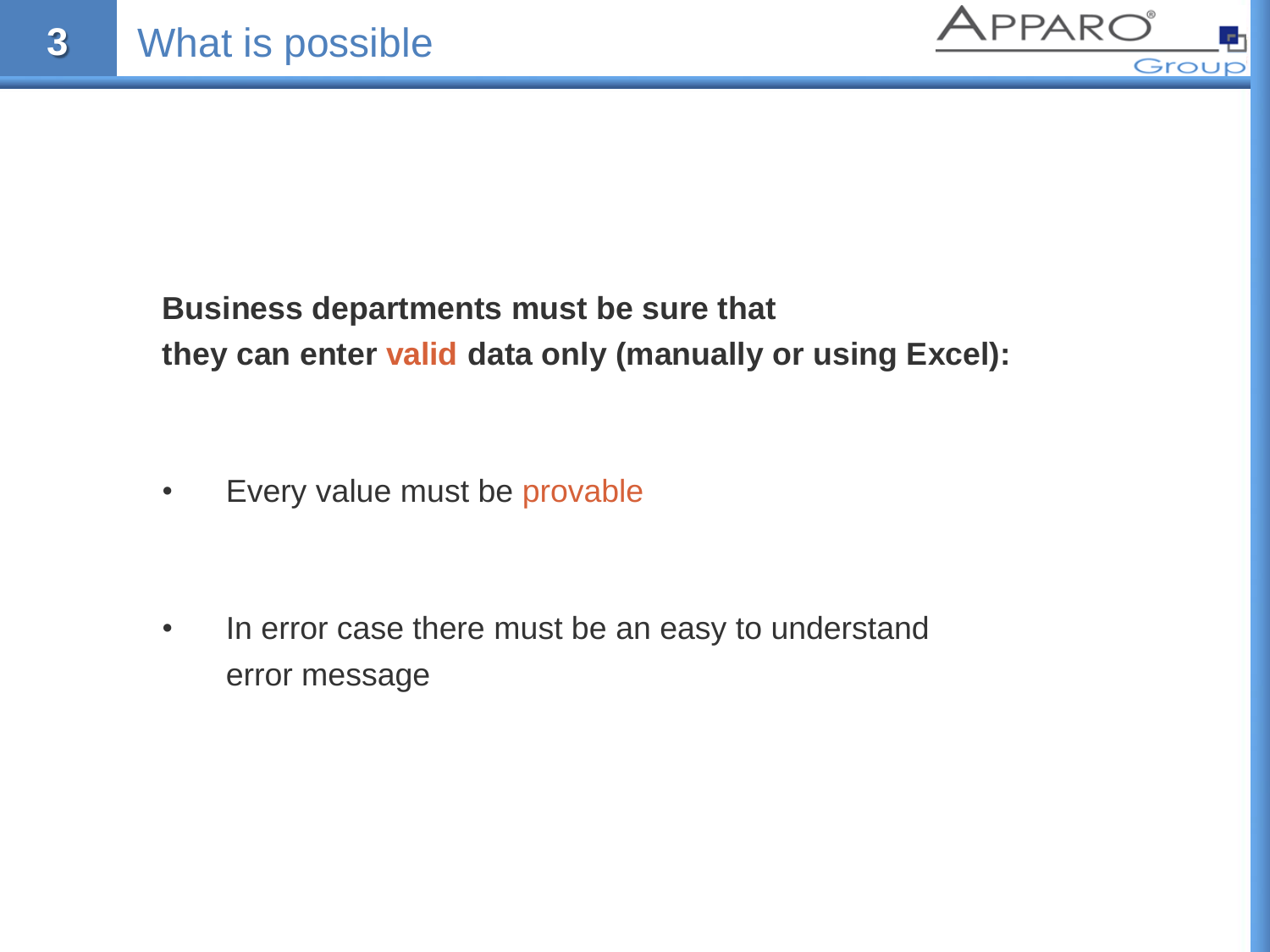

### **Defining the desired data type**

4

| <b>Appare Fast Edit</b>                                                    |                                                                                                                                                                                    |                                                                                              | Business Case Designer - SAMPLES input of the measures in the sales office                                                                                                                                                                                     |    |             | TESTING. |               | <b>Cognon Connectiv</b> |             |    |
|----------------------------------------------------------------------------|------------------------------------------------------------------------------------------------------------------------------------------------------------------------------------|----------------------------------------------------------------------------------------------|----------------------------------------------------------------------------------------------------------------------------------------------------------------------------------------------------------------------------------------------------------------|----|-------------|----------|---------------|-------------------------|-------------|----|
| Widget settings of database column OFFICE_ID                               |                                                                                                                                                                                    |                                                                                              |                                                                                                                                                                                                                                                                |    |             |          |               |                         |             |    |
| Mayping & Other<br>Windquit Sylphi                                         | Flegs Visual<br>Viewer bang brats:                                                                                                                                                 | Data network format:                                                                         |                                                                                                                                                                                                                                                                |    |             |          |               |                         |             |    |
| <b>CHAN NOW</b>                                                            | Number<br>Currenty).<br>Percentage<br>Date / Time<br>Test<br>Unit fight of public column                                                                                           |                                                                                              |                                                                                                                                                                                                                                                                |    |             |          |               |                         |             |    |
| Show date plcture                                                          |                                                                                                                                                                                    |                                                                                              |                                                                                                                                                                                                                                                                |    |             |          |               |                         |             |    |
| Date and firm part                                                         | Gwle<br>Tiese<br>Colo with time                                                                                                                                                    |                                                                                              |                                                                                                                                                                                                                                                                |    |             |          |               |                         |             |    |
| Format                                                                     | <b>breat</b><br>Medium<br><b>Long</b><br>Full<br>Contacts                                                                                                                          |                                                                                              |                                                                                                                                                                                                                                                                |    |             |          |               |                         |             |    |
| Data quality check<br>Controll validator Jack 6 (San)<br><b>Editorical</b> | $\frac{1}{2} \left[ \begin{array}{c} 0 \\ 0 \\ 0 \\ 0 \end{array} \right] = \frac{1}{2} \left[ \begin{array}{c} 0 \\ 0 \\ 0 \\ 0 \\ 0 \end{array} \right]$<br>Melihurit addieselt. | Cuite and time formatting examples:<br>SHORT MEDIAN LONG<br>000 Time 1132 1132 41 1132 41162 | FIAL<br>German Date 17.12.14 17.12.2014 17. December 2014 Millwork, 17. December 2014.<br>T1 52 Uhr MEZ<br>Einglish Delle 12/17/14 Das 17, 2014 December 17, 2014 Wednesday, December 17, 2014.<br>840 Time 1112 AM 1132 AT AM 1132 AT AM CET . 1132 AT AM CET |    |             |          |               |                         |             |    |
|                                                                            | Maxmunt Allisadd                                                                                                                                                                   |                                                                                              |                                                                                                                                                                                                                                                                |    | Change type |          |               |                         |             |    |
| CANCIL                                                                     |                                                                                                                                                                                    |                                                                                              |                                                                                                                                                                                                                                                                |    |             |          |               |                         |             |    |
|                                                                            |                                                                                                                                                                                    |                                                                                              |                                                                                                                                                                                                                                                                |    |             |          |               |                         |             | Ë  |
|                                                                            |                                                                                                                                                                                    |                                                                                              |                                                                                                                                                                                                                                                                |    |             |          | December 2015 |                         |             |    |
|                                                                            |                                                                                                                                                                                    |                                                                                              |                                                                                                                                                                                                                                                                | Su | Mo          | Tu       | We            | Th                      | Fг          | Sa |
|                                                                            |                                                                                                                                                                                    |                                                                                              |                                                                                                                                                                                                                                                                |    |             | 1        | 2             | 3                       | 4           | 5  |
|                                                                            |                                                                                                                                                                                    | Datepickers are                                                                              |                                                                                                                                                                                                                                                                | 6  | 7           | 8        | 9             | 10                      | 11          | 12 |
|                                                                            |                                                                                                                                                                                    | preventing wrong dates                                                                       |                                                                                                                                                                                                                                                                | 13 | 14          | 15       | 16            | 17                      | 18          | 19 |
|                                                                            |                                                                                                                                                                                    |                                                                                              |                                                                                                                                                                                                                                                                | 20 | 21          | 22       | 23            | 24                      | 25          | 26 |
|                                                                            |                                                                                                                                                                                    |                                                                                              |                                                                                                                                                                                                                                                                |    |             |          |               |                         |             |    |
|                                                                            |                                                                                                                                                                                    |                                                                                              |                                                                                                                                                                                                                                                                | 27 | 28          | 29       | 30            | 31                      |             |    |
|                                                                            |                                                                                                                                                                                    |                                                                                              |                                                                                                                                                                                                                                                                |    | Today       |          |               |                         | <b>Done</b> |    |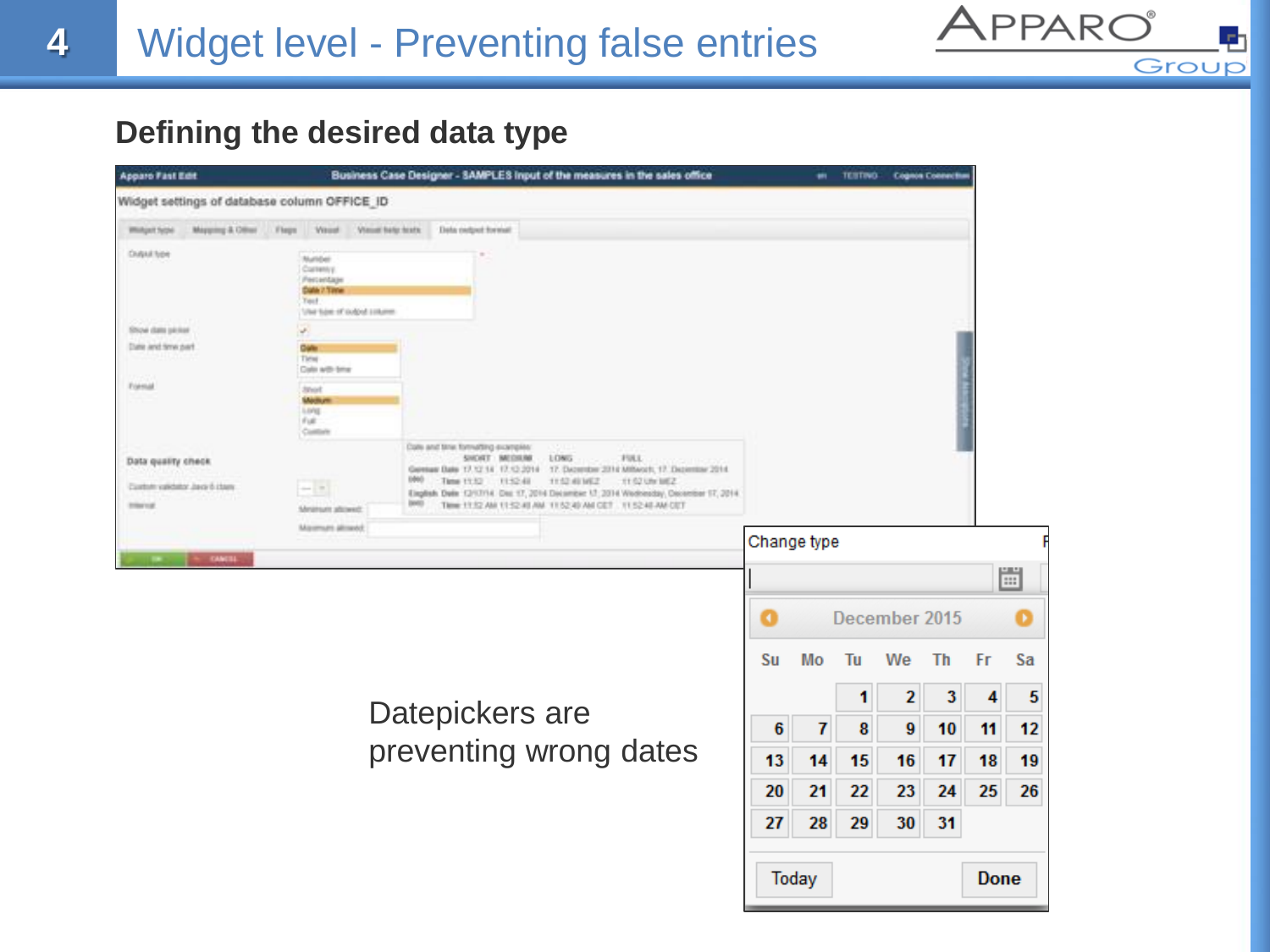

### **Limiting the accepted values:**

### Minimum & Maximum value

| Interval | Minimum allowed: 1000 |  |
|----------|-----------------------|--|
|          | Maximum allowed: 2000 |  |

## Accepted changes in % comparing with old value

| Interval of old value (%) | Minimum allowed: 50  |  |
|---------------------------|----------------------|--|
|                           | Maximum allowed: 100 |  |

### **You can also use variables to define the limits.**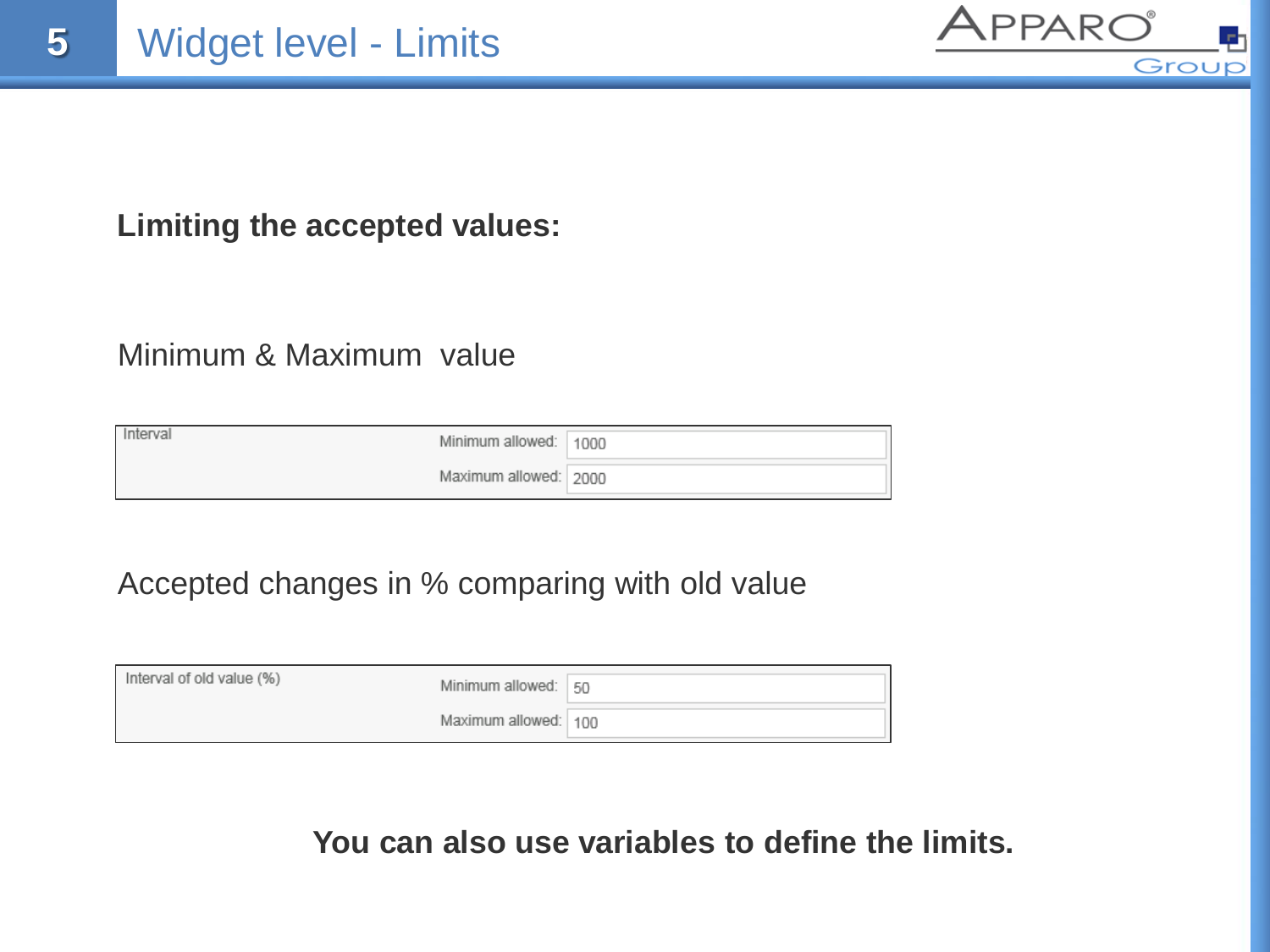

### **Custom Validator Java 6 Class**

Custom validator Java 6 class

Fast Edit can call automatically custom java classes for testing the values of the current rows.

This java class is helpful if the tests are very complex, using different systems etc.

| <b>Regular Expression</b> | Regular expression for data quality |  |
|---------------------------|-------------------------------------|--|

Regular expression are helpful to define more complex input rules.

For example: You can define that the first character must be an 'A' and then just numbers are allowed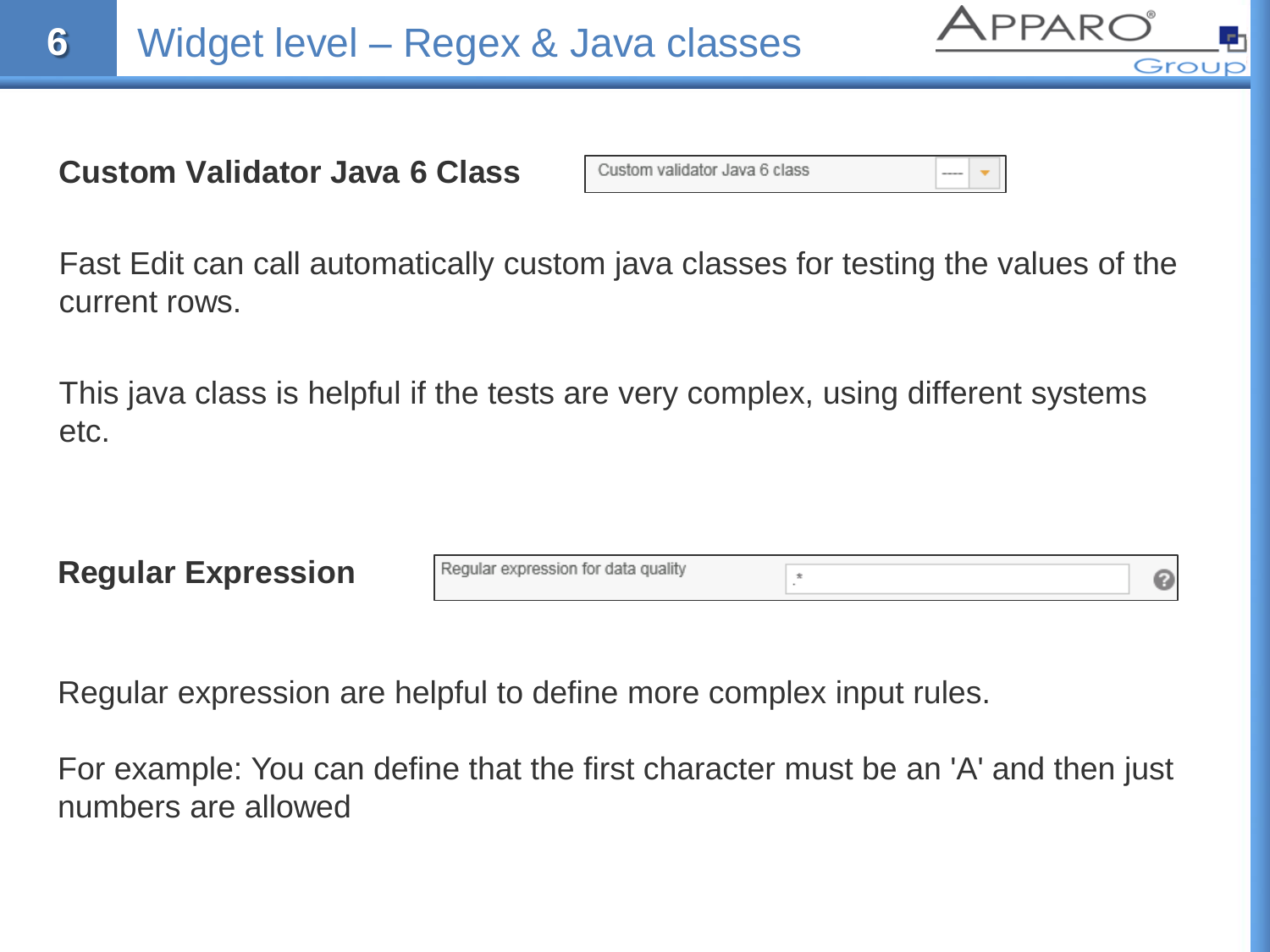| Data row validation                                                                                                                                                                                                                                                                                           |  |  |  |
|---------------------------------------------------------------------------------------------------------------------------------------------------------------------------------------------------------------------------------------------------------------------------------------------------------------|--|--|--|
| Data row validator                                                                                                                                                                                                                                                                                            |  |  |  |
| var a = <%WIDGETVALUE1%>;<br>var b = <%WIDGETVALUE2%>;<br>var c = '<%WIDGETVALUE3%>';<br>var d = <%SQL_VARIABLE1%>;                                                                                                                                                                                           |  |  |  |
| // prepare empty result, what means that row data is valid<br>var result = ";                                                                                                                                                                                                                                 |  |  |  |
| if (c != 'A' && a > b) {<br>if ('<%LANGUAGE%>' == 'en') {<br>result = 'Product data is invalid';<br>$\}$ else $\{$<br>result = 'Produktdaten sind falsch';<br>if (d == $1234$ ) {<br>if ('<%LANGUAGE%>' == 'en') {<br>result = 'Calculation is wrong';<br>$\}$ else $\{$<br>result = 'Berechnung ist falsch'; |  |  |  |
| // return the result<br>result:                                                                                                                                                                                                                                                                               |  |  |  |

#### **Data row validaton**

You can test the current data row with this feature using a simple JavaScript routine, e.g. the date of column C must be between the dates of A and B

APPARO

Caro

Powerful custom JavaScript classes, e.g. to call SQL directly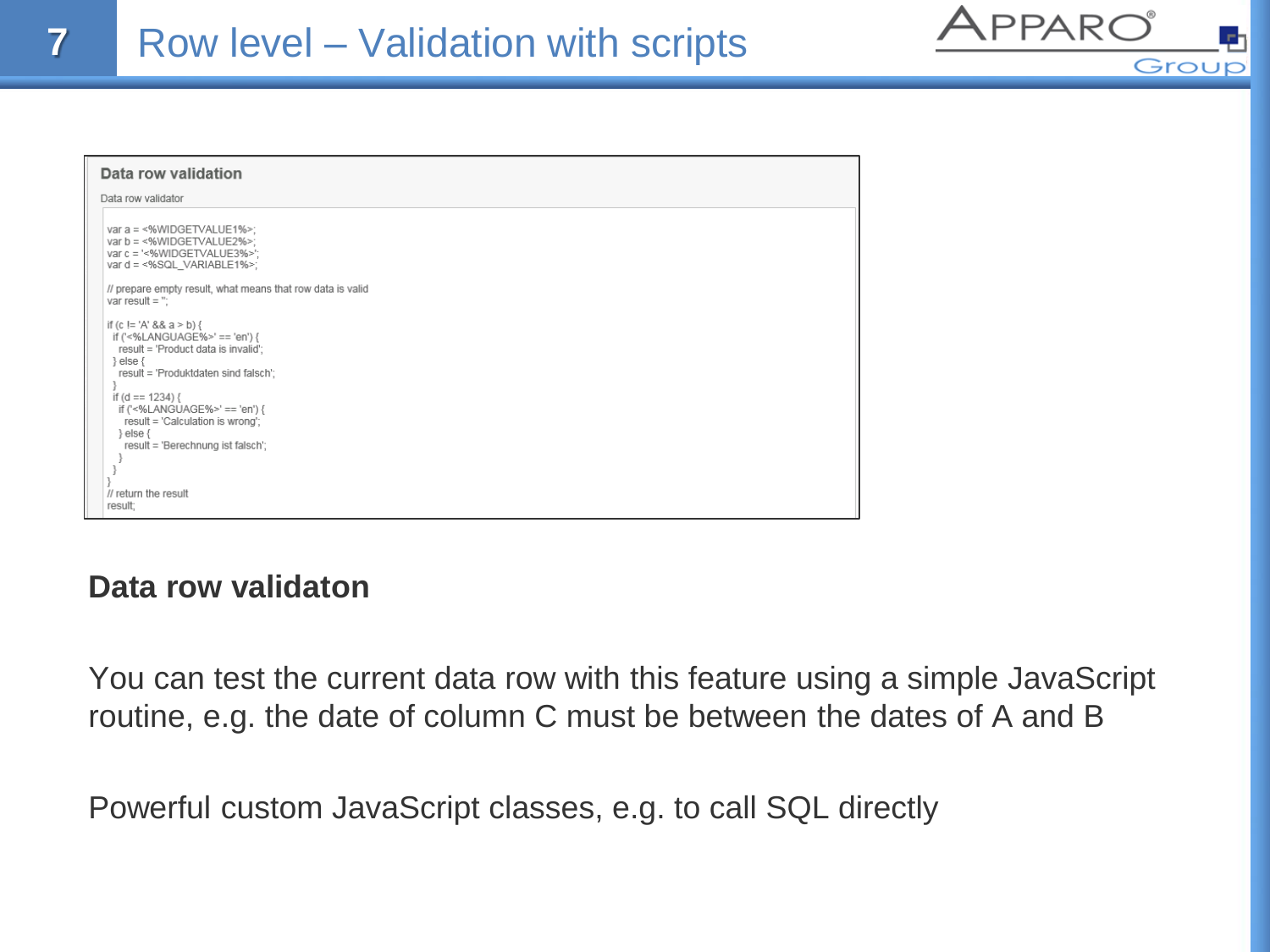